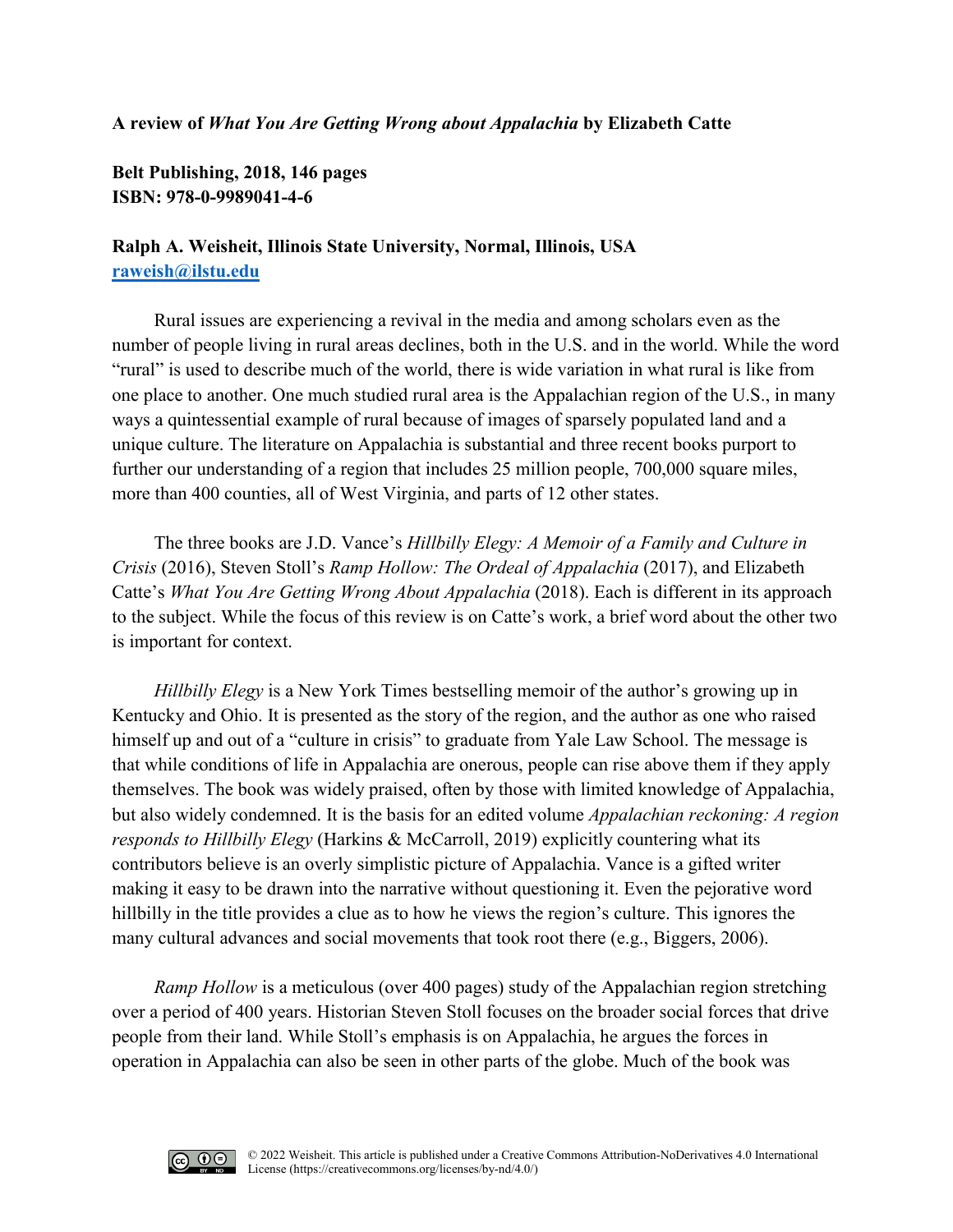almost certainly written before the publication of *Hillbilly Elegy*, but the author does interject a brief but clear rejection of Vance's perspective:

Vance's book is inspiring as a memoir, but it might be construed as saying that the tragedy of Appalachia is the sum of its individual failings or the insularity of its families. Domestic violence, drug abuse, and hopelessness on such a scale have social causes. They require solutions that do not place the burden on the sufferers themselves to transcend their circumstances (p. 278).

*What You Are Getting Wrong about Appalachia* is relatively brief at only 146 pages and in a book measuring only five inches wide and seven inches tall. That size restriction was imposed on Catte by the publisher (Kelly 2018), but the book benefits from this limitation by requiring the author to emphasize parsimony over verbiage. There is hardly a page without some valuable tidbit of information, drawing on a wealth of sources, from both academic and popular culture. As a historian, Catte draws extensively on the past to better understand the present. The compact size of the book is an advantage for those who want a quick introduction to Appalachian culture. The compact size also makes it ideal as supplemental reading for those teaching a course that includes coverage of Appalachia.

Like Vance, Catte grew up in Appalachia and has the advantage of lived experience in the region. Vance claims to have a family connection to the Hatfield-McCoy feud and Catte claims to have lived near where the feud occurred. Despite the common backgrounds of Vance and Catte, *What You Are Getting Wrong about Appalachia* shares many of the sensibilities of *Ramp Hollow*, and many of Stoll's objections to the simplistic depiction of Appalachian culture and people in Vance's book.

The narrative of *What You Are Getting Wrong about Appalachia* is driven by two things. First, Catte challenges the one-dimensional image of Appalachia by pundits and the media leading up to and following the election of Donald Trump as president in 2016, and labeling Appalachia as Trump Country. Second, the book is a direct response to *Hillbilly Elegy*, which itself has been used to advance the notion of Appalachia as Trump Country. These two factors came together as Vance was frequently called upon by the media to explain the success of Trump in the region. Having devoted the first two thirds of Catte's book to these two points, the final third covers more traditional territory of the association among land, people, and justice.

Catte lists a host of issues lost or ignored in stereotypical descriptions of Appalachia. For example, Trump was and continues to be popular among Appalachians, but there were also pockets of supporters for progressives like Bernie Sanders. Based on media coverage one would not have known that. Portrayals of Trump land suggest a place exclusively populated by poor, unemployed, and uneducated whites, as if there were no minority residents and, as Vance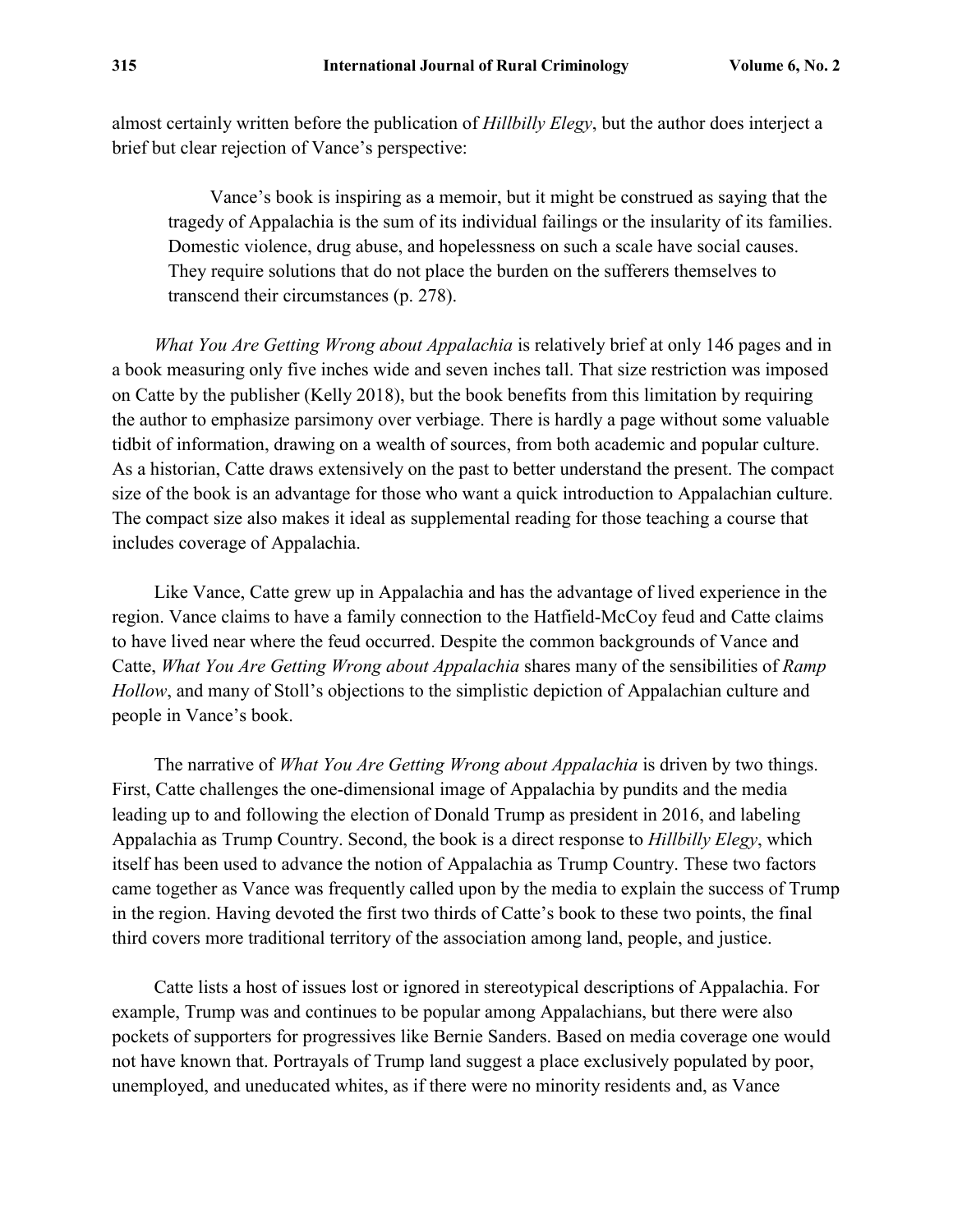suggests, no racism. Catte argues the one-dimensional image of Appalachia put forward by Vance is intentional, as reflected in his use of Colin Woodward's term "Greater Appalachia." This term is used to describe an Appalachia shaped by a (white) Scots-Irish culture. Catte quotes Woodward (2012) in describing this culture as "... formed in a state of near constant danger and upheaval, characterized by a warrior ethic and commitment to personal sovereignty and individual liberty" (Catte, p. 67).

Although Appalachia includes more than 400 counties, press coverage might lead one to believe that the livelihood of Appalachians was exclusively dependent on coal mining and entitlement programs. When coal miners are depicted the images are of abject poverty and misery, but as Catte notes, coal miners today earn between \$60,000 and \$90,000 a year. This puts them economically in a position similar to blue collar workers. Those coal miners are neither lazy nor ignorant of how the region's resources have been exploited. As jobs in the coal mines go away, they have not been replaced by well-paying alternatives, but this is through no fault of the coal miners or their families. When the stories turn to struggling local economies the focus is often on how citizens rely on government aid, without recognizing the extent of corporate welfare.

As with just about any critique of the world view advanced in *Hillbilly Elegy*, Catte draws on history to show how the region has been plundered to the benefit of outsiders and the detriment of locals. "In one county, for example, corporations that owned 70 percent of the land contributed just 4 percent of the county's property tax stream" (Catte, p. 123). Pillaging the region of its natural resources while offering its citizens little in return is well traveled terrain in the literature on Appalachia, but it is essential to understanding the region. Unlike Vance, whose residents of Appalachia seem both hapless and hopeless, Catte cites examples of Appalachians standing up to corporate raiders, as seen in longstanding efforts to stop mountaintop removal as a method coal mining that requires fewer workers and exacts extensive environmental damage.

There are several limitations to the book. For one, the book is built around two contemporary events, the publication of *Hillbilly Elegy* and Trump's election. While the author does an admirable job of detailing historical events that led Appalachia to become the place it is today, basing the book on these contemporary events may make the book less relevant to readers 10 or 20 years from now. The second limitation is one common to rural researchers. On the one hand, Catte rightly criticizes others for treating the vast area that is Appalachia as if it were a single undifferentiated entity. While her book makes periodic nods to differences among Appalachian citizens regarding race, politics, and employment, in the end this reader is still left with the sense that Appalachia is a single place both culturally and economically homogenous. Capturing the essence of rural while fully exploring rural variability is difficult. It is a problem that rural researchers routinely face, and it is not one easily resolved.